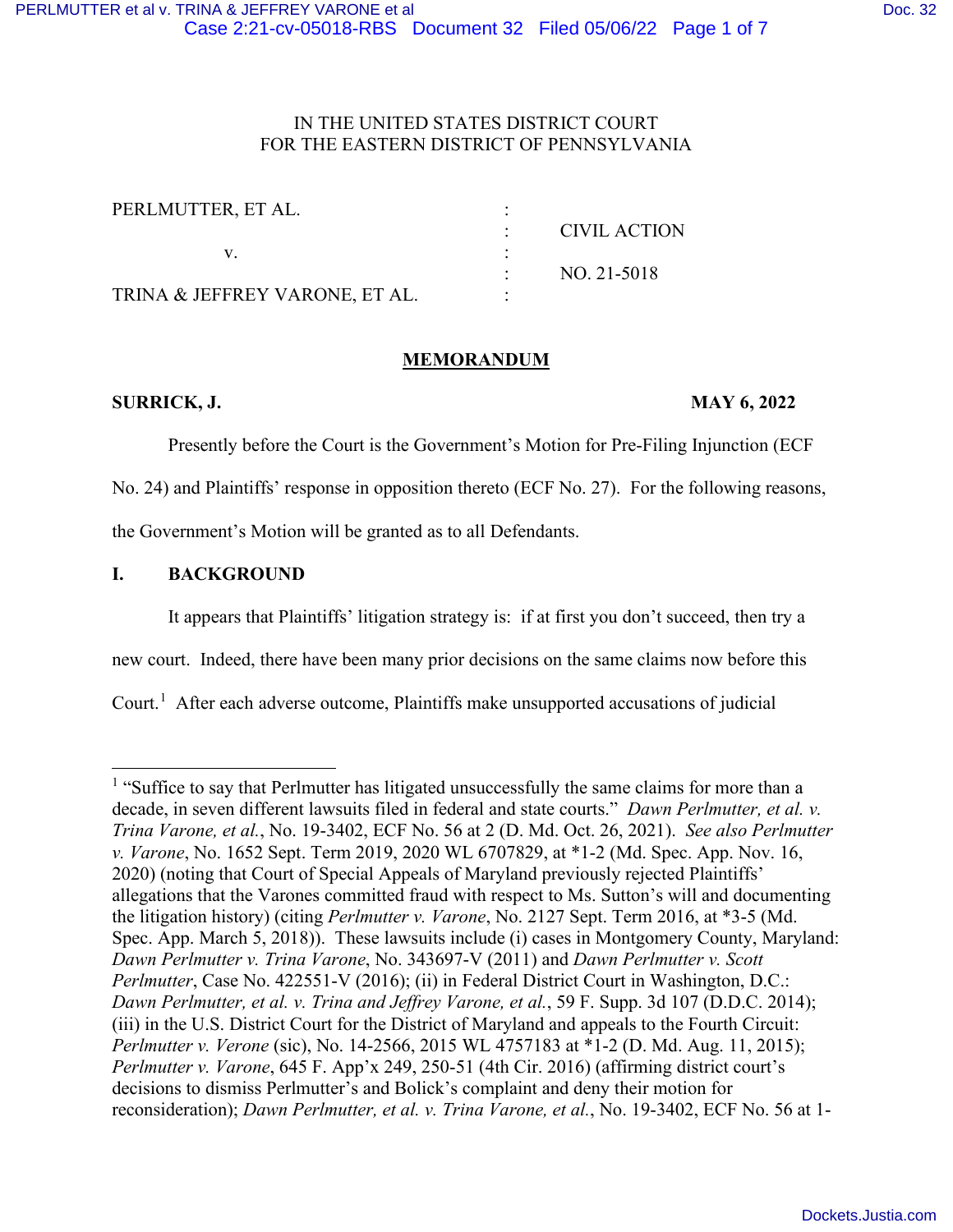#### Case 2:21-cv-05018-RBS Document 32 Filed 05/06/22 Page 2 of 7

corruption. Plaintiffs continue this approach here, despite being subject to a pre-filing injunction in state court and being warned of the same by a federal court. Because Plaintiffs have received numerous decisions on their claims, and because their continued meritless filings consume valuable judicial resources, the Government's request for a pre-filing injunction will be granted. The pre-filing injunction will apply to all Defendants in this case.

This case stems from the probate of decedent Joan Sutton's will in Maryland. Ms. Sutton was the mother of Plaintiff Perlmutter and Defendant Trina Varone. Dissatisfied with the outcome of the probate, Plaintiffs Perlmutter and Bolick have unsuccessfully pursued numerous challenges in both state and federal courts over the last ten years. *See supra* n. 1. Within the last seven months, two federal district courts and one state court have joined all prior tribunals in finding that Plaintiffs' claims are meritless. *See Dawn Perlmutter, et al. v. Trina Varone, et al.*, No. 19-cv-3402, ECF No. 56 (D. Md. Oct. 26, 2021); *Sutton Investments LLC v. Dawn Perlmutter, et al.*, No. 21-cv-3226, ECF No. 10 (D.D.C. Dec. 22, 2021); *Dawn Perlmutter v. Jeffrey Varone*, No. 01609-2020 (Pa. Com. Pl. Ct. Bucks County Oct. 26, 2021).

On February 15, 2022, this Court ordered Plaintiffs to show cause within twenty-one days as to why their pattern of conduct does not justify a tailored pre-filing injunction. (ECF No. 25.) Plaintiffs responded to the Court's Order to Show Cause on February 22, 2022. (ECF No. 27.)

This will not be the first pre-filing injunction issued against Plaintiffs. *See Perlmutter v. Varone*, No. 422551-V, Doc. No. 35 (Montgomery, Md. Circ. Ct. Sept. 22, 2016) (stating that

<sup>2 (</sup>D. Md. Oct. 26, 2021); *Perlmutter v. Varone*, 848 F. App'x 148, 149 (4th Cir. 2021) (affirming district court's dismissal of Perlmutter's and Bolick's complaint and denial of their motions for reconsideration and recusal); and (iv) in the Common Pleas Court of Bucks County, Pennsylvania: *Dawn Perlmutter v. Trina Varone*, No. 01609-2020 (currently on appeal before the Pennsylvania Superior Court at 2440 EDA 2021).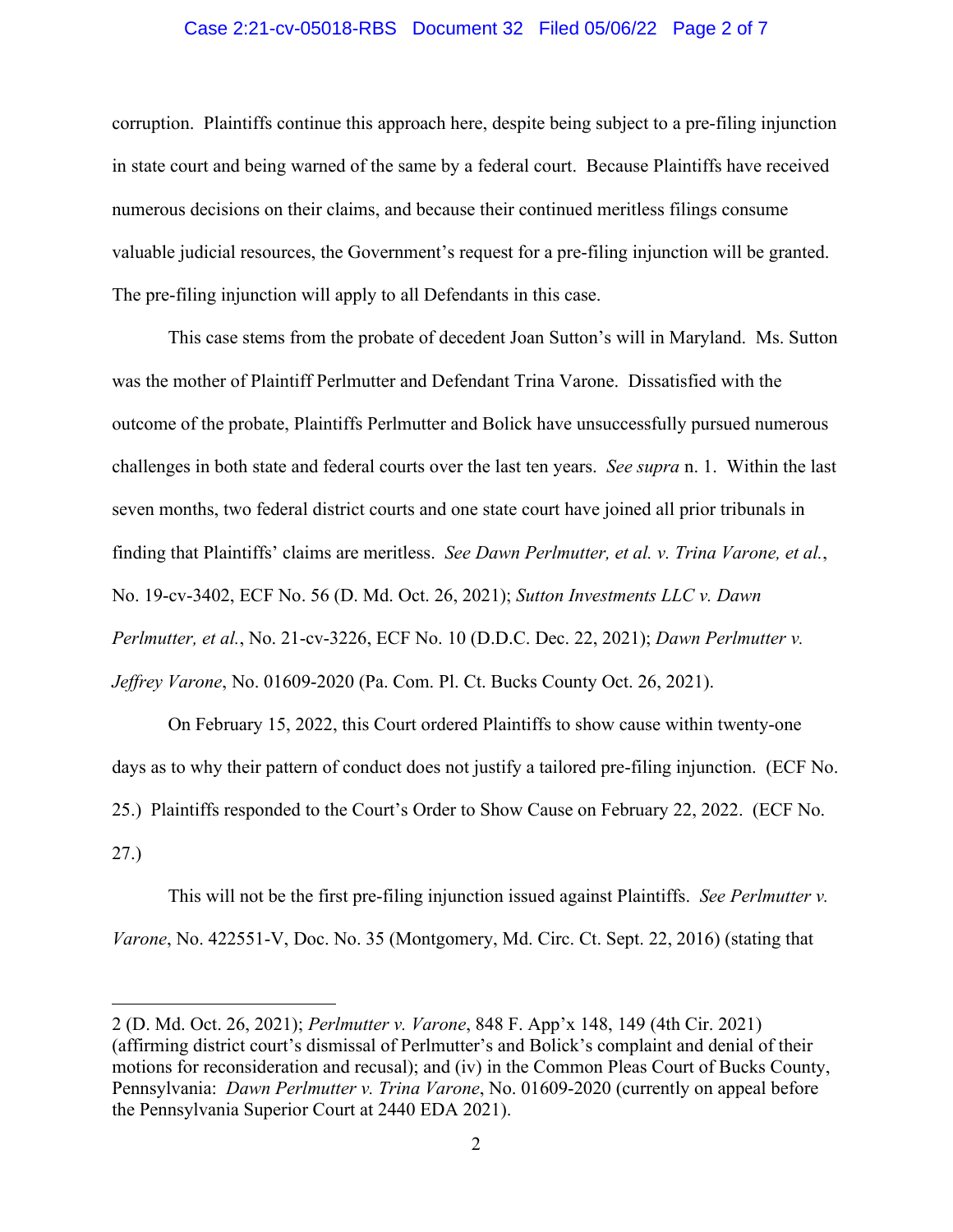#### Case 2:21-cv-05018-RBS Document 32 Filed 05/06/22 Page 3 of 7

the court "deems Plaintiffs to be vexatious litigants" and would issue sanctions if Plaintiffs filed "any motion, petition or proceeding against any of Defendants Trina Varone, Jeffrey Varone[.]"); *see also Perlmutter et al. v. Varone et al.*, No. 2020-01609 (Ct. Com. Pl. Bucks county, Apr. 1, 2020) (ordering Plaintiffs' claims dismissed, and stating, "Plaintiffs are BARRED from pursuing additional pro se litigation against the Defendants named in this action raising the same, similar, or related claims without first obtaining leave of Court."). Plaintiffs were also warned by a federal district court in Maryland that their conduct would lead to a prefiling injunction. *See Perlmutter*, No. 19-3402, ECF No. 56 at 2 (D. Md. Oct. 26, 2021) ("[T]his Court expressly cautions Plaintiffs that if they continue to file similar motions, the Court will be left with no choice but to enter a prefiling injunction . . ."). One month after that warning, Plaintiffs filed the case now before this Court.

We previously warned Plaintiffs that their conduct was sanctionable. (ECF No. 10 at 5.) Plaintiffs responded to our warning by filing a lengthy amended complaint and an additional motion. (ECF Nos. 13 and 28.) The additional motion was filed *after* this Court's Order to Show Cause as to why we should not issue a pre-filing injunction. (ECF No. 28.)

#### **II. LEGAL STANDARD**

Under the All Writs Act, 28 U.S.C. § 1651, a District Court can enjoin a litigant from future filings "to preclude abusive, groundless and vexatious litigation." *In re Oliver*, 682 F.2d 443, 445 (3d Cir. 1982); *see also Matter of Packer Ave. Associates*, 884 F.2d 745, 747-48 (3d Cir. 1989); *Chipps v. U.S.D.C. for the M.D. of Pa.*, 882 F.2d 72, 73 (3d Cir. 1989). Though prefiling injunctions "should be narrowly tailored and sparingly used," they are an appropriate remedy for "a litigant who has repeatedly filed complaints alleging claims that have already been fully litigated." *Matter of Packer Ave. Assocs.*, 884 F.2d at 746. Pro se litigants are no

3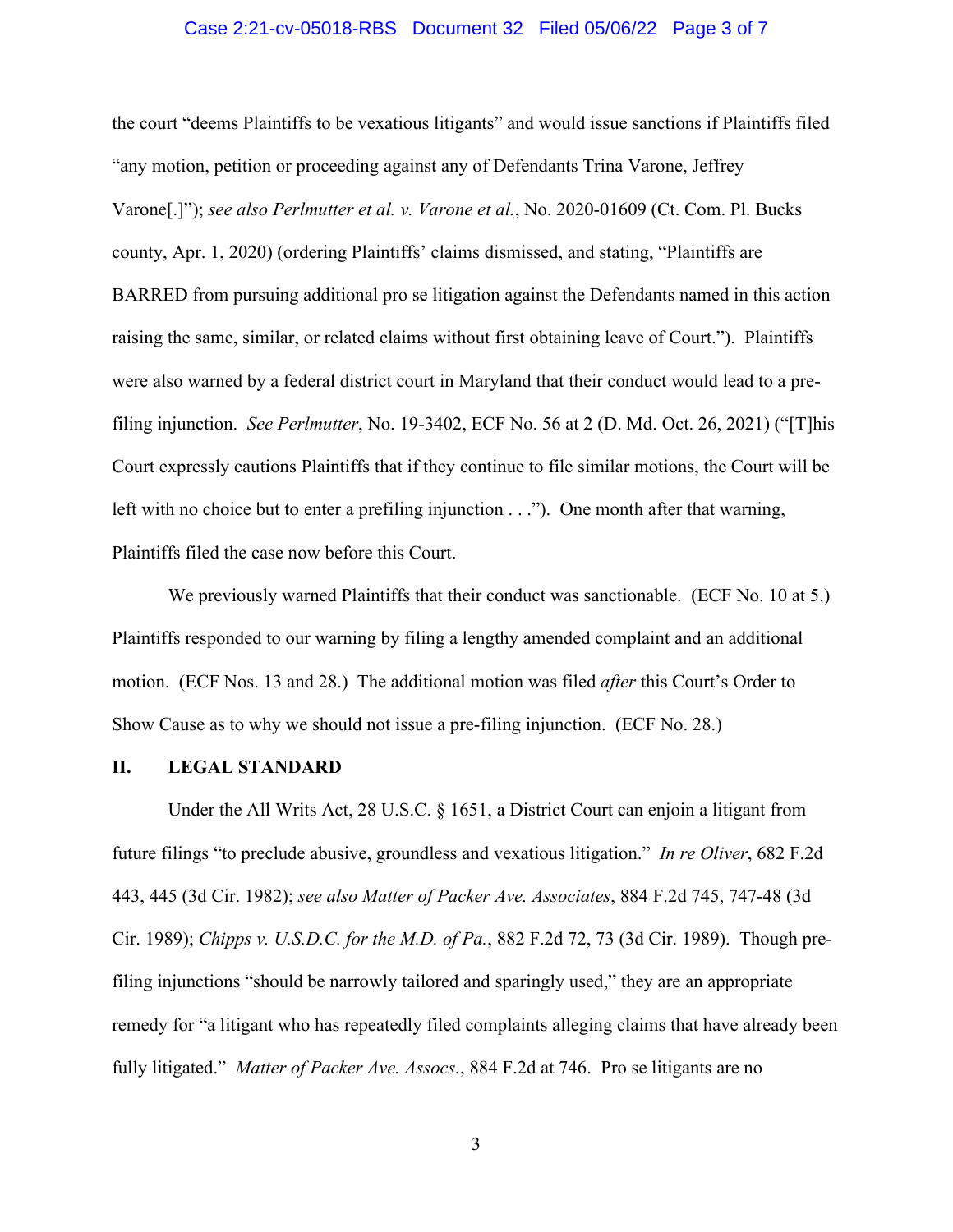#### Case 2:21-cv-05018-RBS Document 32 Filed 05/06/22 Page 4 of 7

exception. *In re Oliver*, 682 F.2d at 445-46 (finding that the record appeared to justify a prefiling injunction against a pro se plaintiff, provided that the plaintiff had the opportunity to oppose the injunction before it was entered); *see also Grossberger v. Ruane*, 535 F. App'x 84, 86 (3d Cir. 2013) ("[A] District Court may enjoin a pro se litigant from future filings so long as the injunction complies with three requirements . . . "); *Danihel v. Off. of the President*, No. 14- 6880, 2015 WL 1954269, at \*1 (E.D. Pa. Apr. 29, 2015), *aff'd sub nom. Danihel v. Off. of President*, 640 F. App'x 185 (3d Cir. 2016) (enjoining a pro se plaintiff from "commencing any new civil matters against the named Defendants that relates to the subject matter of this action"); *Jaye v. Shipp*, No. 17-5257, 2018 WL 2278100, at \*1 (D.N.J. May 18, 2018) (entering a prefiling injunction against a pro se litigant to prevent "abuse of the system and futile expense, as Defendants are forced to repeatedly defend against ultimately frivolous lawsuits").

A pre-filing injunction must meet three requirements: "(1) the litigant must be continually abusing the judicial process; (2) the litigant must be given notice of the potential injunction and an opportunity to oppose the court's order; and (3) the injunction must be narrowly tailored to fit the specific circumstances of the case." *Grossberger*, 535 F. App'x at 86 (citing *Brow v. Farrelly*, 994 F.2d 1027, 1038 (3d Cir. 1993)).

#### **III. DISCUSSION**

All three requirements are satisfied here. As the Government notes, numerous courts have dismissed Plaintiffs' claims, yet Plaintiffs again file the same claims. Dismissal is not enough.

Pre-filing injunctions that prohibit a plaintiff from relitigating claims are justified by "[t]he interests of repose, finality of judgments, protection of defendants from unwarranted harassment, and concern for maintaining order in the court's dockets." *In re Oliver*, 682 F.2d at

4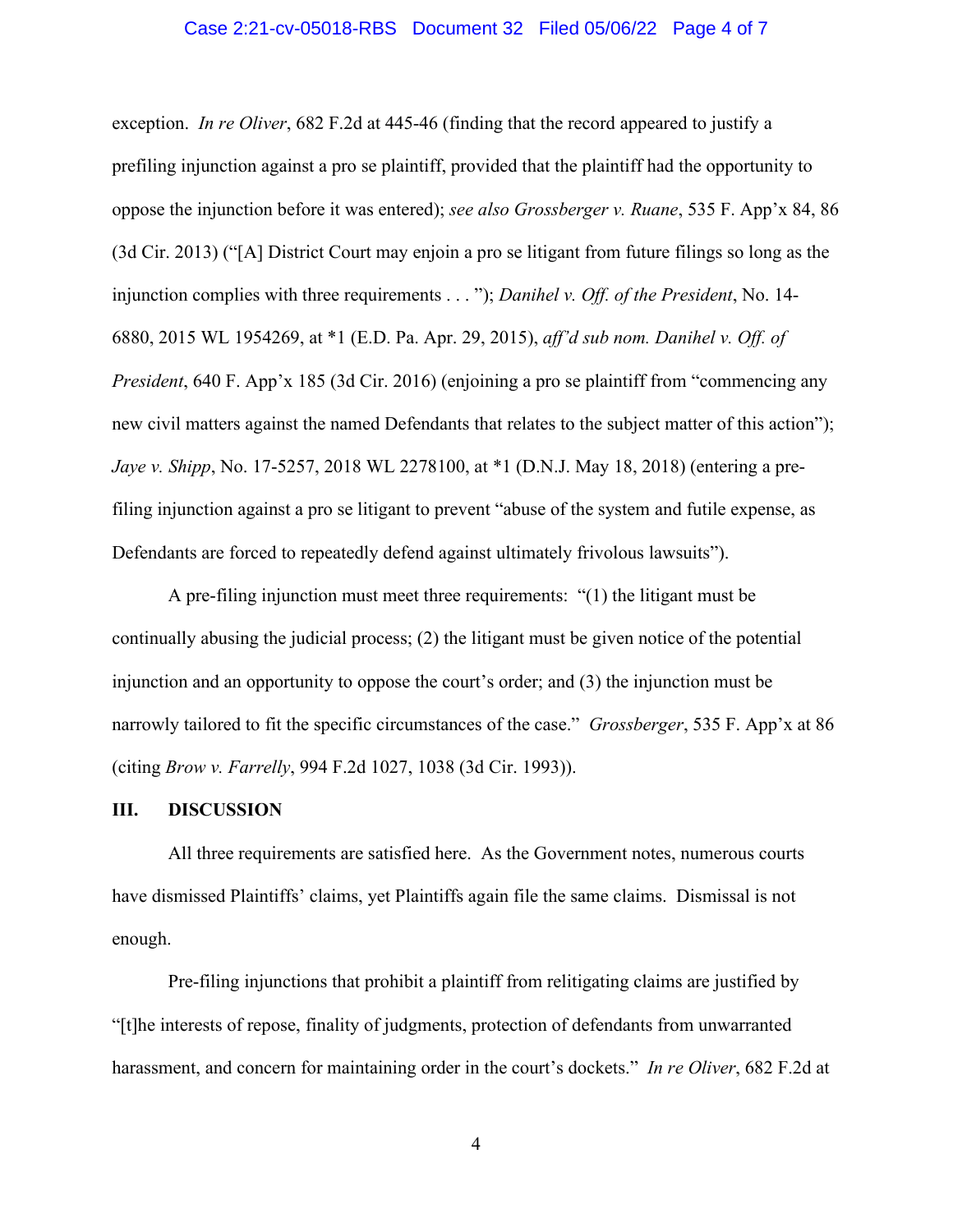#### Case 2:21-cv-05018-RBS Document 32 Filed 05/06/22 Page 5 of 7

445. Plaintiffs' conduct in various courts implicates each of these justifications. Furthermore, no one "is entitled to abuse the judicial process." *In re Oliver*, 682 F.2d at 446 (quoting *Hardwick v. Brinson*, 523 F.2d 798, 800 (5th Cir. 1975)). *See also In re McDonald*, 489 U.S. 180, 184 (1989) ("Every paper filed with the Clerk of this Court, no matter how repetitious or frivolous, requires some portion of the institution's limited resources. A part of the Court's responsibility is to see that these resources are allocated in a way that promotes the interests of justice.").

Plaintiffs have continually abused the judicial process. *See, e.g., Perlmutter*, No. 14- 2566, 2015 WL 4757183 at \*1 ("After failing to receive the results they wanted in state court, Plaintiffs are trying again before this Court."); *see also* n. 1, *supra*. This Court and others have warned Plaintiffs about their conduct, including the specific consequence of a pre-filing injunction. (ECF No. 10 at 5; ECF No. 25.) *See also Perlmutter et al. v. Varone et al.*, No. 2020-01609 (Ct. Com. Pl. Bucks county, Apr. 1, 2020). A Maryland state court has already entered a pre-filing injunction against Plaintiffs. *See Perlmutter v. Varone*, No. 422551V, Doc. No. 35 (Montgomery, Md. Circ. Ct. Sept. 22, 2016). Following the Government's request, we entered an order to show cause and provided Plaintiffs an opportunity to oppose a pre-filing injunction. (ECF No. 25.) Plaintiffs' opposition was unconvincing.

Much of Plaintiffs' response is difficult to discern, but the central arguments—repeated within this filing and all others—are as follows: Plaintiffs argue that the Government's proposed pre-filing injunction is based on a "false narrative of facts." Plaintiffs dispute that they are vexatious litigants, and they assert that the Government's argument for a pre-filing injunction relies on "void judgments" by courts in other jurisdictions. Those judgments are supposedly void because they are the result of "fraud on the court," though Plaintiffs offer nothing to support

5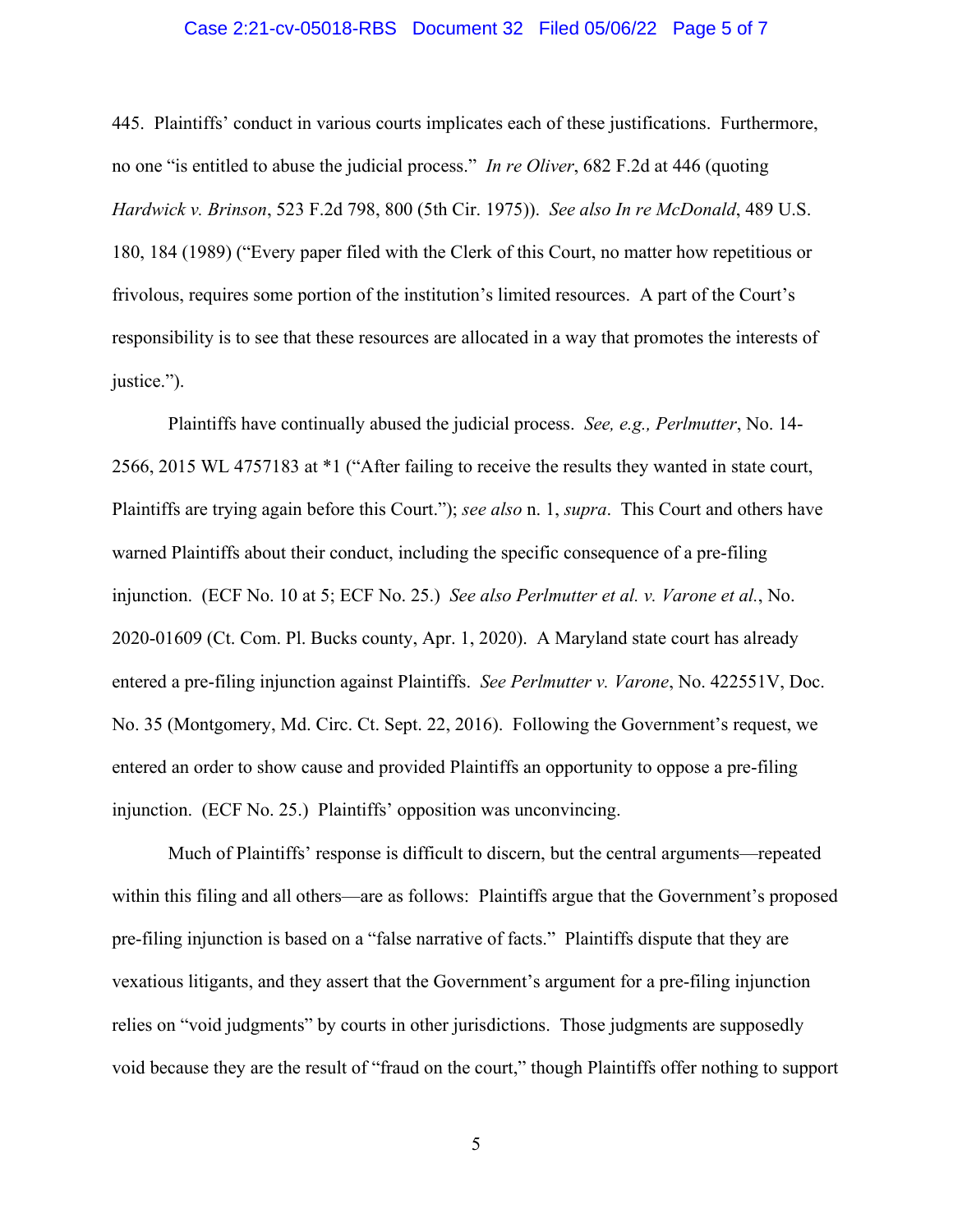#### Case 2:21-cv-05018-RBS Document 32 Filed 05/06/22 Page 6 of 7

their fraud argument. Plaintiffs also rehash their claims with respect to the administration of decedent Joan Sutton's will. These are precisely the allegations that have been heard and decided by other courts. *See, e.g., Perlmutter v. Varone* (sic), No. 14-2566, 2015 WL 4757183 at \*2 (D. Md. Aug. 11, 2015) ("Plaintiffs' federal complaint is largely, if not entirely, a rehash of the allegations presented in their previous state cases."). Finally, Plaintiffs object to the Varones' attempt to collect a judgment against Plaintiffs in Pennsylvania state court.

Plaintiffs assert that the Court should deny the pre-filing injunction because there are "new facts" at issue here. The Court has read Plaintiffs' filings and cannot find anything new beyond bare allegations of bribery directed at the most recent federal judge to hear their claims. For example, Plaintiffs state that Defendants "Trina and Jeffrey Varone have bribed Judge Denise M[.] Bowman causing her to ignore[e] the Rule of Law[.]" (Pls.' Am. Compl. at 3.) Other than this unsupported accusation, there is nothing new in this case. And to the extent Plaintiffs take issue with the Varones' attempt to collect a judgment against them in Pennsylvania, Plaintiffs can press that argument in their pending appeal in Pennsylvania Superior Court. *See Perlmutter, D. v. Sutton Invest.*, No. 2440 EDA 2021 (filed on Nov. 23, 2021, and docketed in the Superior Court on Dec. 7, 2021).

Finally, the injunction is narrowly tailored. It is restricted to the allegations that Plaintiffs have litigated many times before federal and state courts—essentially disagreement over the distribution of Joan Sutton's estate, and the related, though baseless, allegations of bribery and judicial corruption. *See Matter of Packer Ave. Associates*, 884 F.2d at 745, 748-49 (finding that an injunction tailored to claims that have been "fully litigated and decided" was appropriate); *see also Danihel*, 640 F. App'x at 190-91 (finding a pre-filing injunction narrowly tailored when it was restricted to the subject matter of the present case and the same defendants). Here, the pre-